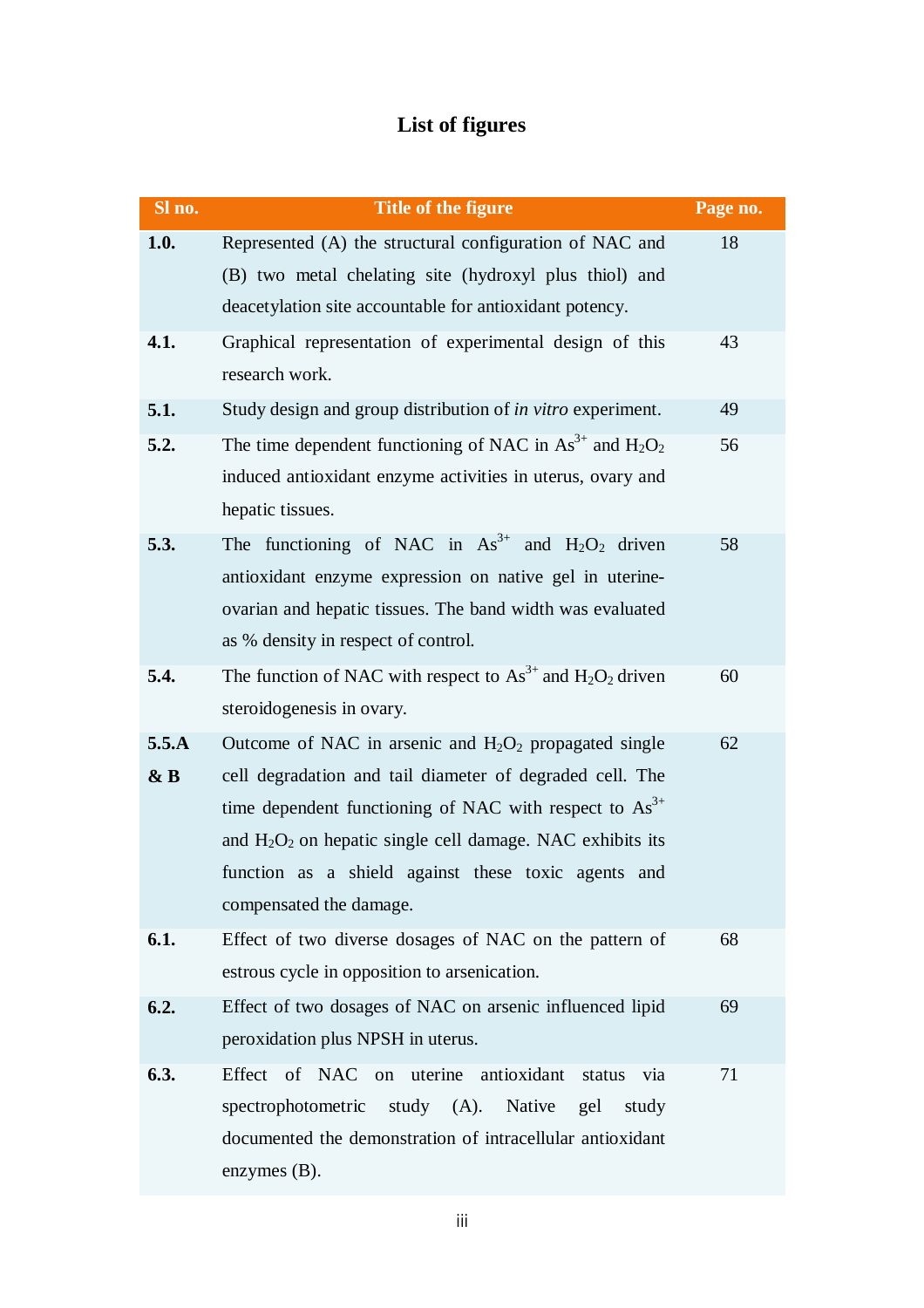| 6.4. | <b>NAC</b><br><b>Functioning</b><br>of<br><b>LDH</b><br>studied<br>on<br>through<br>spectrophotometric analysis (A). Study on agarose gel<br>exhibited the propagation of LDH with respect to the co-<br>application of $As^{3+}$ and NAC (B).                                                                                      | 72 |
|------|-------------------------------------------------------------------------------------------------------------------------------------------------------------------------------------------------------------------------------------------------------------------------------------------------------------------------------------|----|
| 6.5. | Effect of changed dosage of NAC in arsenicated uterine<br>DNA lesion (A1) estimated on agarose gel. The evaluation<br>of band density was made using Image J software (A2).<br>Arsenic persuaded formation of comet was indicated by<br>arrows (B). NAC allocation significantly opposed the<br>arsenic influenced comet formation. | 74 |
| 6.6. | Affectivity of NAC (various doses) in the opposition of<br>arsenic dominated disruption of ovarian steroidogenesis (A<br>$\&$ B), and serum status of gonadotropins and estradiol (C,<br>$D & E$ ).                                                                                                                                 | 76 |
| 6.7. | Effect of diverse dosages of NAC on arsenic intoxicated<br>architecture of uterus and ovary $(A \& B)$ . The indication of<br>arrow mark denoted appearance of atretic follicle (B).                                                                                                                                                | 78 |
| 7.1. | Outcome of pre-treatment of NAC on estrous cycle status<br>of arsenic fed rat.                                                                                                                                                                                                                                                      | 84 |
| 7.2. | The preventive significance of NAC (pre-treatment) in<br>antagonism of arsenic driven lipid peroxidation and<br>soluble thiol production.                                                                                                                                                                                           | 85 |
| 7.3. | The outcome of pre-administration of NAC on antioxidant<br>enzymes and LDH status in arsenic fed animals.                                                                                                                                                                                                                           | 87 |
| 7.4. | The adequacy of pre-treatment of NAC in the correction of<br>arsenic challenged cellular DNA distortion via preventable<br>specified the comet<br>mode.<br>The<br>mark<br>arrow<br>cell<br>appearance.                                                                                                                              | 88 |
| 7.5. | The preventive effect of NAC (pre-treatment) in the<br>correction<br>of<br>arsenic<br>exhausted<br>sex<br>hormones,<br>steroidogenesis and $ER-\alpha$ level in uterus.                                                                                                                                                             | 89 |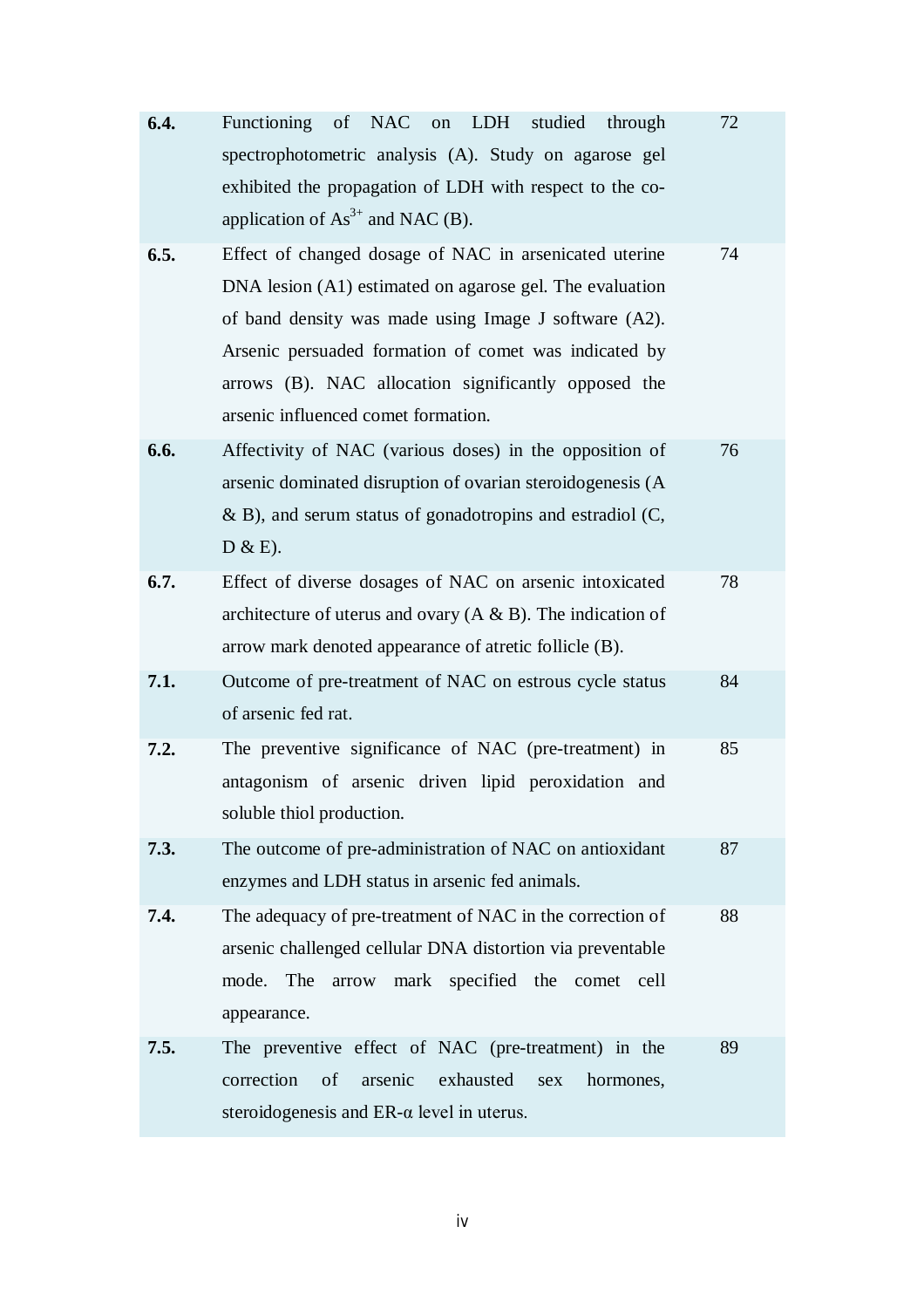| 7.6. | The significance of pre-treatment of NAC regarding<br>arsenic aggravated diminution of B vitamins and elevation<br>of measured inflammatory markers.                                                                                                 | 91  |
|------|------------------------------------------------------------------------------------------------------------------------------------------------------------------------------------------------------------------------------------------------------|-----|
| 7.7. | Preventive outcome of pre-treatment of NAC in opposing<br>the deteriorative action of arsenic in sex organs. The black<br>coloured arrows specified atretic follicles.                                                                               | 92  |
| 8.1. | Represents the curative approach of NAC on arsenic<br>directed changes of estrous cycle pattern.                                                                                                                                                     | 98  |
| 8.2. | Presents the curative mode of significance of NAC, DMSA<br>and NAC plus DMSA combination in the safeguarding of<br>arsenic driven MDA, CD and NPSH status on ovarian-<br>uterine tissues.                                                            | 100 |
| 8.3. | Curative mode of effect of DMSA, NAC separately and<br>conjointly on arsenic inhibited functionality of antioxidant<br>enzymes within arsenicated reproductive organs.                                                                               | 102 |
| 8.4. | Curative action of DMSA plus NAC with respect to LDH<br>status following arsenication.                                                                                                                                                               | 104 |
| 8.5. | Represents the curative action of DMSA, NAC and their<br>additive effect on uterine comet formation on account of<br>arsenication.                                                                                                                   | 105 |
| 8.6. | Presents the curative action of DMSA, NAC and its<br>combined form in the down-streaming of arsenic mediated<br>deleterious effect on sex hormones, steroidogenesis in<br>ovary and $ER-\alpha$ receptor.                                            | 107 |
| 8.7. | The remedial action of DMSA and NAC alone or in<br>combined form in the up-gradation of vitamin $B_{12}$ and folic<br>acid and the suppression of MT-I and homocysteine level.                                                                       | 109 |
| 8.8. | The curative action of DMSA and NAC separately or their<br>additive<br>form in the lessening of sodium arsenite<br>propagated uterine-ovarian histo-architectural deformities.<br>The arrow sign marked as atretic follicle produced by<br>arsenite. | 110 |